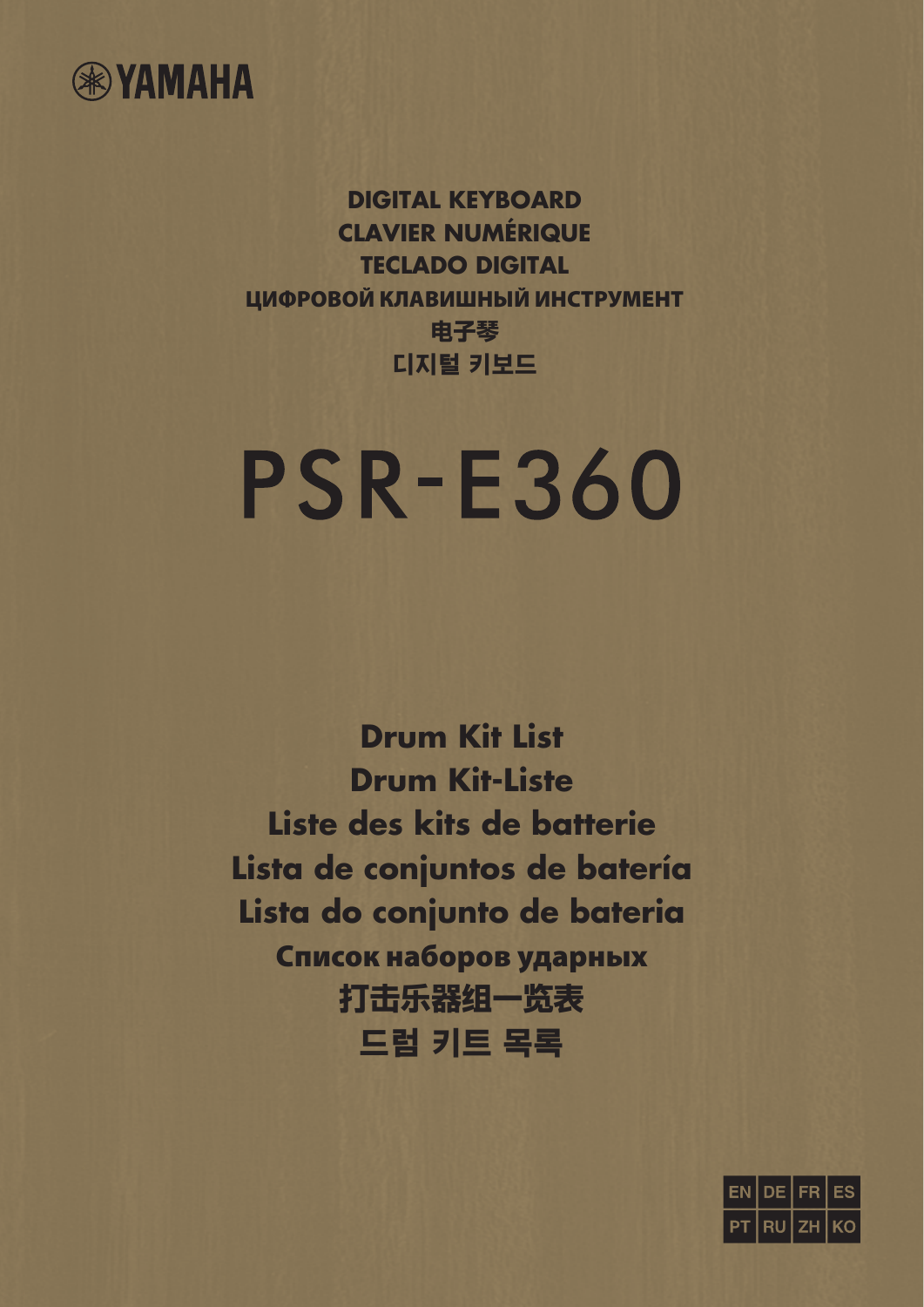## Drum Kit List / Drum Kit-Liste / Liste des kits de batterie/ Lista de conjuntos de batería / Lista do conjunto de bateria / Список наборов ударных / 打击乐器组一览表 / 드럼 키트 목록

• " " indicates that the drum sound is the same as "Standard Kit 1". • Each percussion voice uses one note.

• " " " bedeutet, dass der Schlagzeug-Sound dem des "Standard Kit 1" entspricht.

• Jedes Schlaginstrument verwendet eine Ein-Noten-Polyphonie.

- « » indique que les sonorités de percussion sont identiques à celles de « Standard Kit 1 ».
- Chaque sonorité de percussion utilise une note unique.
- " " indica que el sonido de batería es el mismo que el "Standard Kit 1".
- Cada sonido de percusión utiliza una nota.

|                          | Voice No.<br>Keyboard |                                    | 321                      | 322                   | 323          | 324             | 325                     | 326                              |
|--------------------------|-----------------------|------------------------------------|--------------------------|-----------------------|--------------|-----------------|-------------------------|----------------------------------|
|                          |                       |                                    |                          |                       |              |                 |                         |                                  |
|                          | Note#                 | Note                               | <b>Standard Kit 1</b>    | <b>Standard Kit 2</b> | Room Kit     | <b>Rock Kit</b> | <b>Electronic Kit</b>   | <b>Analog Kit</b>                |
|                          | 25                    | C#<br>0                            | Surdo Mute               |                       |              |                 |                         |                                  |
|                          | 26                    | D<br>0                             | Surdo Open               |                       |              |                 |                         |                                  |
|                          | 27                    | D#<br>$\pmb{0}$                    | Hi Q                     |                       |              |                 |                         |                                  |
|                          | 28                    | Ε<br>0                             | <b>Whip Slap</b>         |                       |              |                 |                         |                                  |
|                          | 29                    | F<br>0                             | Scratch H                |                       |              |                 |                         |                                  |
|                          | 30                    | F#<br>0                            | Scratch L                |                       |              |                 |                         |                                  |
|                          | 31                    | G<br>0                             | Finger Snap              |                       |              |                 |                         |                                  |
|                          | 32                    | G#<br>0                            | Click Noise              |                       |              |                 |                         |                                  |
|                          | 33                    | А<br>0                             | Metronome Click          |                       |              |                 |                         |                                  |
|                          | 34                    | A#<br>0                            | Metronome Bell           |                       |              |                 |                         |                                  |
|                          | 35                    | В<br>0                             | Seq Click L              |                       |              |                 |                         |                                  |
| C <sub>1</sub>           | 36                    | $\overline{C}$<br>1                | Seq Click H              |                       |              |                 |                         |                                  |
| C#1                      | 37                    | C#<br>$\mathbf{1}$                 | <b>Brush Tap</b>         |                       |              |                 |                         |                                  |
| D <sub>1</sub>           | 38                    | D<br>1                             | <b>Brush Swirl</b>       |                       |              |                 |                         |                                  |
| D#1<br>E <sub>1</sub>    | 39                    | D#<br>$\mathbf{1}$                 | <b>Brush Slap</b>        |                       |              |                 |                         |                                  |
|                          | 40                    | Ε<br>1                             | <b>Brush Tap Swirl</b>   |                       |              |                 | Reverse Cymbal          | Reverse Cymbal                   |
| F <sub>1</sub><br>$-F#1$ | 41                    | F<br>1                             | Snare Roll               |                       |              |                 |                         |                                  |
| G <sub>1</sub>           | 42                    | F#<br>1                            | Castanet                 |                       |              |                 | Hi Q 2                  | Hi Q 2                           |
| G#1                      | 43                    | G<br>1                             | Snare Soft               | Snare Soft 2          |              | Snare Noisy     | Snare Snappy Electronic | Snare Noisy 4                    |
| A <sub>1</sub>           | 44                    | G#<br>$\mathbf{1}$                 | Sticks                   |                       |              |                 |                         |                                  |
| A#1                      | 45                    | А<br>1                             | Bass Drum Soft           |                       |              |                 | Bass Drum H             | Bass Drum H                      |
| B <sub>1</sub>           | 46                    | A#<br>$\mathbf{1}$                 | Open Rim Shot            | Open Rim Shot 2       |              |                 |                         |                                  |
|                          | 47                    | B<br>1                             | Bass Drum Hard           |                       |              | Bass Drum H     | Bass Drum Rock          | Bass Drum Analog L               |
| C <sub>2</sub><br>C#2    | 48                    | C<br>$\overline{\mathbf{c}}$       | Bass Drum                | Bass Drum 2           |              | Bass Drum Rock  | Bass Drum Gate          | Bass Drum Analog H               |
| D <sub>2</sub>           | 49                    | C#<br>$\overline{\mathbf{c}}$      | Side Stick               |                       |              |                 |                         | Side Stick Analog                |
| D#2                      | 50                    | D<br>$\overline{\mathbf{c}}$<br>D# | Snare                    | Snare 2               | Snare Room L | Snare Rock      | Snare Noisy 2           | Snare Analog 1                   |
| E <sub>2</sub>           | 51<br>52              | 2<br>Ε<br>2                        | Hand Clap<br>Snare Tight | Snare Tight 2         | Snare Room H | Snare Rock Rim  | Snare Noisy 3           | Snare Analog 2                   |
| F <sub>2</sub>           | 53                    | F<br>2                             | Floor Tom L              |                       | Tom Room 1   | Tom Rock 1      | <b>Tom Electronic 1</b> | Tom Analog 1                     |
| F#2                      | 54                    | F#<br>$\overline{2}$               | Hi-Hat Closed            |                       |              |                 |                         | Hi-Hat Closed Analog 1           |
| G <sub>2</sub>           | 55                    | G<br>2                             | Floor Tom H              |                       | Tom Room 2   | Tom Rock 2      | Tom Electronic 2        | Tom Analog 2                     |
| G#2                      | 56                    | G#<br>$\sqrt{2}$                   | Hi-Hat Pedal             |                       |              |                 |                         | Hi-Hat Closed Analog 2           |
| A <sub>2</sub>           | 57                    | A<br>2                             | Low Tom                  |                       | Tom Room 3   | Tom Rock 3      | Tom Electronic 3        | Tom Analog 3                     |
| A#2<br>B <sub>2</sub>    | 58                    | A#<br>$\overline{\mathbf{c}}$      | Hi-Hat Open              |                       |              |                 |                         | Hi-Hat Open Analog               |
|                          | 59                    | В<br>$\overline{\mathbf{c}}$       | Mid Tom L                |                       | Tom Room 4   | Tom Rock 4      | Tom Electronic 4        | Tom Analog 4                     |
| C <sub>3</sub>           | 60                    | $\overline{\mathsf{c}}$<br>3       | Mid Tom H                |                       | Tom Room 5   | Tom Rock 5      | Tom Electronic 5        | Tom Analog 5                     |
| C#3                      | 61                    | C#<br>3                            | Crash Cymbal 1           |                       |              |                 |                         | Crash Analog                     |
| D <sub>3</sub>           | 62                    | D<br>3                             | High Tom                 |                       | Tom Room 6   | Tom Rock 6      | Tom Electronic 6        | Tom Analog 6                     |
| D#3<br>E <sub>3</sub>    | 63                    | 3<br>D#                            | Ride Cymbal 1            |                       |              |                 |                         |                                  |
|                          | 64                    | Ε<br>3                             | Chinese Cymbal           |                       |              |                 |                         |                                  |
| F <sub>3</sub><br>F#3    | 65                    | F<br>3                             | Ride Cymbal Cup          |                       |              |                 |                         |                                  |
| G <sub>3</sub>           | 66                    | F#<br>3                            | Tambourine               |                       |              |                 |                         |                                  |
| G#3                      | 67                    | G<br>3                             | Splash Cymbal            |                       |              |                 |                         |                                  |
| A3                       | 68                    | G#<br>3                            | Cowbell                  |                       |              |                 |                         | Cowbell Analog                   |
| A#3                      | 69                    | А<br>3                             | Crash Cymbal 2           |                       |              |                 |                         |                                  |
| B <sub>3</sub>           | 70                    | A#<br>3                            | Vibraslap                |                       |              |                 |                         |                                  |
| C <sub>4</sub>           | 71                    | B<br>3                             | Ride Cymbal 2            |                       |              |                 |                         |                                  |
| C#4                      | 72                    | $\overline{C}$<br>4                | Bongo H                  |                       |              |                 |                         |                                  |
| D <sub>4</sub>           | 73                    | C#<br>4                            | Bongo L                  |                       |              |                 |                         |                                  |
| D#4<br>E4                | 74                    | D<br>4                             | Conga H Mute             |                       |              |                 |                         | Conga Analog H                   |
|                          | 75<br>76              | D#<br>4<br>Ε<br>4                  | Conga H Open             |                       |              |                 |                         | Conga Analog M<br>Conga Analog L |
| F <sub>4</sub>           | 77                    | F<br>4                             | Conga L<br>Timbale H     |                       |              |                 |                         |                                  |
| F#4                      | 78                    | F#<br>4                            | <b>Timbale L</b>         |                       |              |                 |                         |                                  |
| G4<br>G#4                | 79                    | G<br>4                             | Agogo H                  |                       |              |                 |                         |                                  |
|                          | 80                    | G#<br>$\overline{\mathbf{4}}$      | Agogo L                  |                       |              |                 |                         |                                  |
| A4<br>A#4                | 81                    | $\overline{\mathbf{4}}$<br>А       | Cabasa                   |                       |              |                 |                         |                                  |
| <b>B4</b>                | 82                    | A#<br>$\overline{4}$               | Maracas                  |                       |              |                 |                         | Maracas 2                        |
|                          | 83                    | в<br>4                             | Samba Whistle H          |                       |              |                 |                         |                                  |
| $_{\rm C5}$<br>C#5       | 84                    | C<br>5                             | Samba Whistle L          |                       |              |                 |                         |                                  |
| D <sub>5</sub>           | 85                    | C#<br>5                            | Guiro Short              |                       |              |                 |                         |                                  |
| D#5                      | 86                    | D<br>5                             | Guiro Long               |                       |              |                 |                         |                                  |
| E <sub>5</sub>           | 87                    | D#<br>5                            | Claves                   |                       |              |                 |                         | Claves <sub>2</sub>              |
|                          | 88                    | Ε<br>5                             | Wood Block H             |                       |              |                 |                         |                                  |
| F5<br>$-F#5$             | 89                    | F<br>5                             | Wood Block L             |                       |              |                 |                         |                                  |
| G <sub>5</sub>           | 90                    | F#<br>5                            | Cuica Mute               |                       |              |                 | Scratch H               | Scratch H                        |
| G#5                      | 91                    | G<br>5                             | Cuica Open               |                       |              |                 | Scratch L               | Scratch L                        |
| A5                       | 92                    | G#<br>$\mathbf 5$                  | <b>Triangle Mute</b>     |                       |              |                 |                         |                                  |
| A#5<br>B <sub>5</sub>    | 93                    | A<br>5                             | <b>Triangle Open</b>     |                       |              |                 |                         |                                  |
|                          | 94                    | A#<br>5                            | Shaker                   |                       |              |                 |                         |                                  |
| C <sub>6</sub>           | 95                    | В<br>5                             | Jingle Bells             |                       |              |                 |                         |                                  |
|                          | 96                    | $\overline{\text{c}}$<br>6         | <b>Bell Tree</b>         |                       |              |                 |                         |                                  |
|                          | 97                    | C#<br>6                            |                          |                       |              |                 |                         |                                  |
|                          | 98                    | 6<br>D                             |                          |                       |              |                 |                         |                                  |
|                          | 99                    | 6<br>D#                            |                          |                       |              |                 |                         |                                  |
|                          | 100<br>101            | Ε<br>6<br>F<br>6                   |                          |                       |              |                 |                         |                                  |
|                          | 102                   | 6                                  |                          |                       |              |                 |                         |                                  |
|                          | 103                   | 다.<br>인<br>6                       |                          |                       |              |                 |                         |                                  |
|                          |                       |                                    |                          |                       |              |                 |                         |                                  |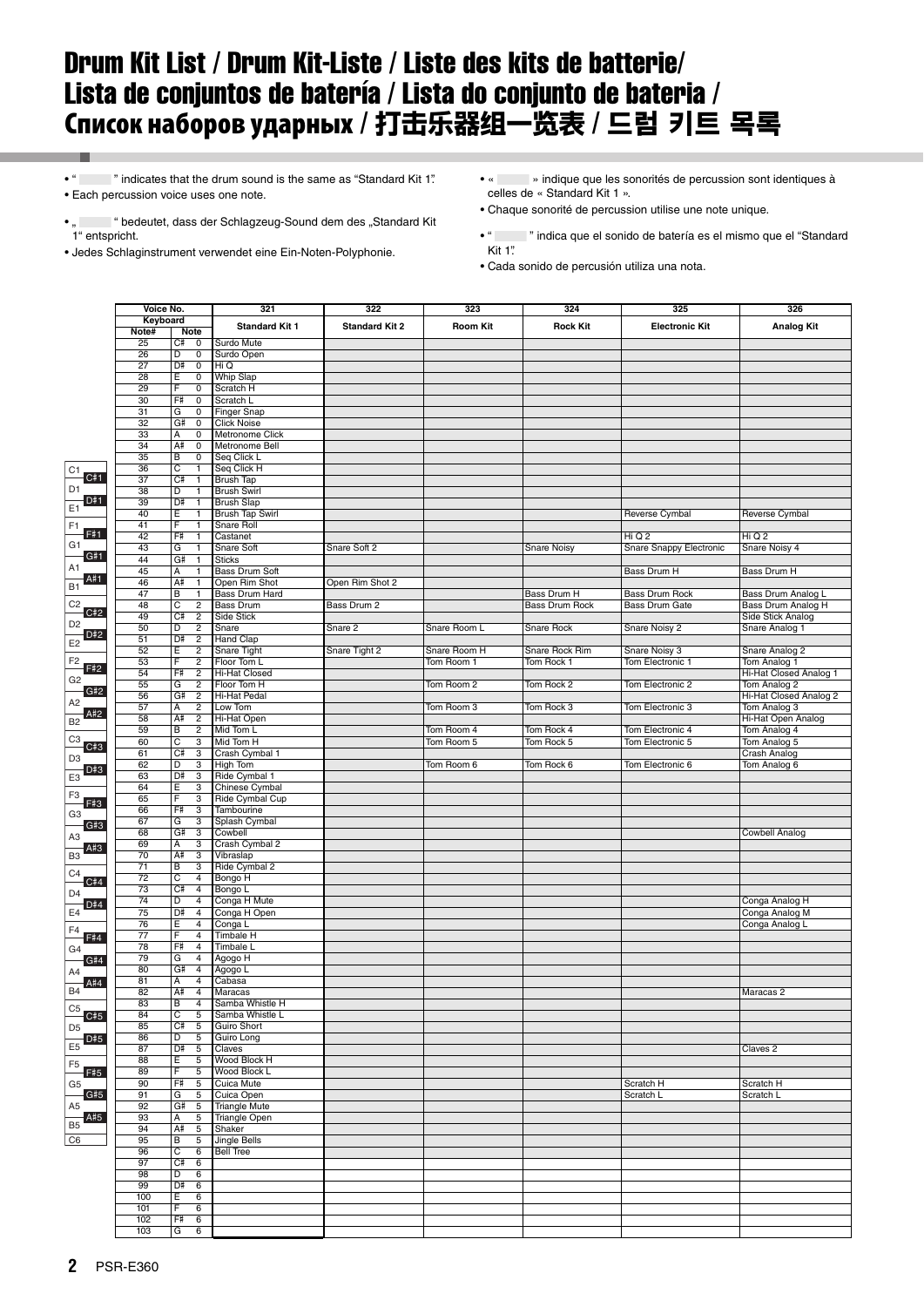Drum Kit List / Drum Kit-Liste / Liste des kits de batterie / Lista de conjuntos de batería / Lista do conjunto de bateria / Список наборов ударных / 打击乐器组一览表 / 드럼 키트 목록

- " " indica que o som de bateria é igual ao do "Standard Kit 1" (Conjunto padrão 1).
- Cada voz de percussão usa uma nota.
- « » показывает, что звук барабана такой же, как в стандартном наборе «Standard Kit 1».
- Каждый тембр перкуссии использует полифонию с одной нотой.
- **•** " "表示打击声与"Standard Kit 1"相同。
- **•** 每种打击音色使用一个音符。
- **•** " " 표시는 드럼 음향이 "Standard Kit 1" (표준 키트 1)과 동일함을 나타냅니다.
- **•** 각각의 퍼 커션 음색에는 1음의 동시발음수가 사용됩 니다.

|                          | Voice No.<br>Keyboard |         |                              | 327                                  | 328             | 329              | 330                 | 331                         | 332                                |
|--------------------------|-----------------------|---------|------------------------------|--------------------------------------|-----------------|------------------|---------------------|-----------------------------|------------------------------------|
|                          |                       |         |                              |                                      |                 |                  |                     |                             |                                    |
|                          | Note#                 | Note    |                              | <b>Dance Kit</b>                     | <b>Jazz Kit</b> | <b>Brush Kit</b> | <b>Symphony Kit</b> | <b>China Kit</b>            | <b>Indian Kit</b>                  |
|                          | 25                    | C#      | 0                            |                                      |                 |                  |                     |                             |                                    |
|                          | 26                    | D       | 0                            |                                      |                 |                  |                     |                             |                                    |
|                          | 27                    | D#      | 0                            |                                      |                 |                  |                     |                             | Indian Hand Clap                   |
|                          | 28                    | Ε       | 0                            |                                      |                 |                  |                     |                             | Dafli Open                         |
|                          | 29                    | F       | 0                            |                                      |                 |                  |                     |                             | Dafli Slap                         |
|                          | 30<br>31              | F#<br>G | 0<br>0                       |                                      |                 |                  |                     |                             | Dafli Rim<br>Duff Open             |
|                          | 32                    | G#      | 0                            |                                      |                 |                  |                     |                             | Duff Slap                          |
|                          | 33                    | А       | 0                            |                                      |                 |                  |                     |                             | Duff Rim                           |
|                          | 34                    | A#      | 0                            |                                      |                 |                  |                     |                             | Hatheli Long                       |
|                          | 35                    | B       | 0                            |                                      |                 |                  |                     |                             | Hatheli Short                      |
|                          | 36                    | C       | 1                            |                                      |                 |                  |                     |                             | Baya ge                            |
| C <sub>1</sub><br>C#1    | 37                    | C#      | 1                            |                                      |                 |                  |                     |                             | Baya ke                            |
| D1                       | 38                    | D       | 1                            |                                      |                 |                  |                     |                             | Baya ghe                           |
| D#1                      | 39                    | D#      | $\mathbf{1}$                 |                                      |                 |                  |                     |                             | Baya ka                            |
| E1                       | 40                    | Ε       | 1                            | Reverse Cymbal                       |                 |                  |                     |                             | Tabla na                           |
| F1                       | 41                    | F       | 1                            |                                      |                 |                  |                     |                             | Tabla tin                          |
| F#1                      | 42                    | F#      | $\mathbf{1}$<br>$\mathbf{1}$ | Hi Q 2                               |                 |                  |                     |                             | Tablabaya dha                      |
| G1                       | 43<br>44              | G<br>G# | $\mathbf{1}$                 | Snare Techno                         |                 | Brush Slap 2     |                     |                             | Dhol 1 Open<br>Dhol 1 Slap         |
| G#1                      | 45                    | Α       | 1                            | Kick Techno Q                        |                 |                  | Bass Drum Soft L    |                             | Dhol 1 Mute                        |
| Α1<br>A#1                | 46                    | A#      | 1                            | <b>Rim Gate</b>                      |                 |                  |                     |                             | Dhol 1 Open Slap                   |
| <b>B1</b>                | 47                    | В       | 1                            | Kick Techno L                        |                 |                  | Gran Cassa          |                             | Dhol 1 Roll                        |
|                          | 48                    | C       | 2                            | Kick Techno                          | Bass Drum Jazz  | Bass Drum Jazz   | Gran Cassa Mute     |                             | Dandia Short                       |
| C <sub>2</sub><br>C#2    | 49                    | C#      | $\sqrt{2}$                   | Side Stick Analog                    |                 |                  |                     |                             | Dandia Long                        |
| D <sub>2</sub>           | 50                    | D       | $\overline{\mathbf{c}}$      | Snare Clap                           | Snare Jazz L    | Brush Slap 3     | Band Snare 1        |                             | Chutki                             |
| D#2                      | 51                    | D#      | $\overline{c}$               |                                      |                 |                  |                     |                             | Chipri                             |
| E2                       | 52                    | Ε       | $\boldsymbol{2}$             | Snare Dry                            | Snare Jazz M    | <b>Brush Tap</b> | Band Snare 2        |                             | Khanjira Open                      |
| F <sub>2</sub>           | 53                    | F       | 2                            | Tom Analog 1                         | Tom Jazz 1      | Tom Brush 1      | Tom Jazz 1          |                             | Khanjira Slap                      |
| F#2                      | 54                    | F#      | $\sqrt{2}$                   | Hi-Hat Closed Analog 3               |                 |                  |                     |                             | Khanjira Mute                      |
| G <sub>2</sub>           | 55                    | G       | 2                            | Tom Analog 2                         | Tom Jazz 2      | Tom Brush 2      | Tom Jazz 2          |                             | Khanjira Bendup                    |
| G#2                      | 56<br>57              | G#<br>А | $\overline{c}$<br>2          | Hi-Hat Closed Analog 4               | Tom Jazz 3      | Tom Brush 3      | Tom Jazz 3          |                             | Khanjira Benddown<br>Dholak 1 Open |
| A2<br>A#2                | 58                    | A#      | $\overline{\mathbf{c}}$      | Tom Analog 3<br>Hi-Hat Open Analog 2 |                 |                  |                     |                             | Dholak 1 Mute                      |
| $\overline{B2}$          | 59                    | B       | $\boldsymbol{2}$             | Tom Analog 4                         | Tom Jazz 4      | Tom Brush 4      | Tom Jazz 4          |                             | Dholak 1 Slap                      |
|                          | 60                    | C       | 3                            | Tom Analog 5                         | Tom Jazz 5      | Tom Brush 5      | Tom Jazz 5          |                             | Dhol 2 Open                        |
| C <sub>3</sub><br>C#3    | 61                    | C#      | 3                            | Crash Analog                         |                 |                  | Hand Cymbal 1       |                             | Dhol 2 Slap                        |
| D <sub>3</sub>           | 62                    | D       | 3                            | Tom Analog 6                         | Tom Jazz 6      | Tom Brush 6      | Tom Jazz 6          |                             | Dhol 2 Rim                         |
| D#3                      | 63                    | D#      | 3                            |                                      |                 |                  | Hand Cymbal 1 Short |                             | Mridangam na                       |
| E3                       | 64                    | Ε       | 3                            |                                      |                 |                  |                     |                             | Mridangam din                      |
| F3                       | 65                    | F       | 3                            |                                      |                 |                  |                     |                             | Mridangam ki                       |
| F#3                      | 66                    | F#      | 3                            |                                      |                 |                  |                     |                             | Mridangam ta                       |
| G <sub>3</sub>           | 67                    | G       | 3                            |                                      |                 |                  |                     |                             | Mridangam Chapu                    |
| G#3                      | 68<br>69              | G#<br>А | 3<br>3                       | Cowbell Analog                       |                 |                  | Hand Cymbal 2       |                             | Mridangam Lo Closed                |
| A3                       | 70                    | A#      | 3                            |                                      |                 |                  |                     |                             | Mridangam Lo Open<br>Chimta Normal |
| A#3<br>B <sub>3</sub>    | 71                    | В       | 3                            |                                      |                 |                  | Hand Cymbal 2 Short |                             | Chimta Ring                        |
|                          | 72                    | С       | 4                            |                                      |                 |                  |                     |                             | Dholki Hi Open                     |
| $\frac{C4}{1}$<br>C#4    | 73                    | C#      | 4                            |                                      |                 |                  |                     |                             | Dholki Hi Mute                     |
| D <sub>4</sub>           | 74                    | D       | 4                            | Conga Analog H                       |                 |                  |                     |                             | Dholki Lo Open                     |
| D#4                      | 75                    | D#      | 4                            | Conga Analog M                       |                 |                  |                     |                             | Dholki Hi Slap                     |
| E4                       | 76                    | Ε       | 4                            | Conga Analog L                       |                 |                  |                     |                             | Dholki Lo Slide                    |
| F4                       | 77                    | F       | 4                            |                                      |                 |                  |                     |                             | Khol Open                          |
| F#4                      | 78                    | F‡      | $\overline{4}$               |                                      |                 |                  |                     |                             | Khol Slide                         |
| G4                       | 79                    | G       | 4                            |                                      |                 |                  |                     | Dagu Mute                   | <b>Khol Mute</b>                   |
| G#4                      | 80<br>81              | G#<br>А | 4<br>4                       |                                      |                 |                  |                     | Zhongcha Mute               | Manjira Open                       |
| A4<br>A#4                | 82                    | A#      | $\overline{4}$               | Maracas 2                            |                 |                  |                     | Dagu Heavy<br>Zhongcha Open | Manjira Close<br>Jhanji Open       |
| $\overline{B4}$          | 83                    | В       | 4                            |                                      |                 |                  |                     | Paigu Middle                | Jhanji Close                       |
|                          | 84                    | C       | 5                            |                                      |                 |                  |                     | Paigu Low                   | Mondira Open                       |
| $\frac{C5}{C\#5}$        | 85                    | C#      | 5                            |                                      |                 |                  |                     | Xiaocha Mute                | Mondira Close                      |
| D <sub>5</sub>           | 86                    | D       | 5                            |                                      |                 |                  |                     | Bangu                       | Indian Bhangra Scat 1              |
| E <sub>5</sub><br>$-D#5$ | 87                    | D#      | 5                            | Claves <sub>2</sub>                  |                 |                  |                     | Xiaocha Open                | Indian Bhangra Scat 2              |
|                          | 88                    | Ε       | 5                            |                                      |                 |                  |                     | Bangzi                      | Indian Bhangra Scat 3              |
|                          | 89                    | F       | 5                            |                                      |                 |                  |                     | Muyu Low                    | Indian Bhangra Scat 4              |
| $rac{F5}{4}$<br>$-F#5$   | 90                    | F#      | 5                            | Scratch H                            |                 |                  |                     | Zhongluo Mute               | Khomokh Normal                     |
| G <sub>5</sub>           | 91                    | G       | 5                            | Scratch L                            |                 |                  |                     | Muyu Mid-Low                | Khomokh Mute                       |
| G#5                      | 92                    | G#      | 5                            |                                      |                 |                  |                     | Zhongluo Open               | Khomokh Mitatk                     |
| A <sub>5</sub>           | 93<br>94              | Α<br>A# | 5<br>5                       |                                      |                 |                  |                     | Muyu Middle<br>Xiaoluo Open | Thavil Open<br><b>Thavil Slap</b>  |
| A#5<br>$\overline{B5}$   | 95                    | B       | 5                            |                                      |                 |                  |                     | <b>Triangle Mute</b>        | <b>Thavil Mute</b>                 |
| $\overline{C6}$          | 96                    | C       | 6                            |                                      |                 |                  |                     | <b>Triangle Open</b>        | Khartaal                           |
|                          | 97                    | C#      | 6                            |                                      |                 |                  |                     |                             | Dholak 2 Open                      |
|                          | 98                    | D       | 6                            |                                      |                 |                  |                     |                             | Dholak 2 Slide                     |
|                          | 99                    | D#      | 6                            |                                      |                 |                  |                     |                             | Dholak 2 Rim 1                     |
|                          | 100                   | Ε       | 6                            |                                      |                 |                  |                     |                             | Dholak 2 Rim 2                     |
|                          | 101                   | F       | 6                            |                                      |                 |                  |                     |                             | Dholak 2 Ring                      |
|                          | 102                   | F#      | 6                            |                                      |                 |                  |                     |                             | Dholak 2 Slap                      |
|                          | 103                   | G       | $6\overline{6}$              |                                      |                 |                  |                     |                             |                                    |